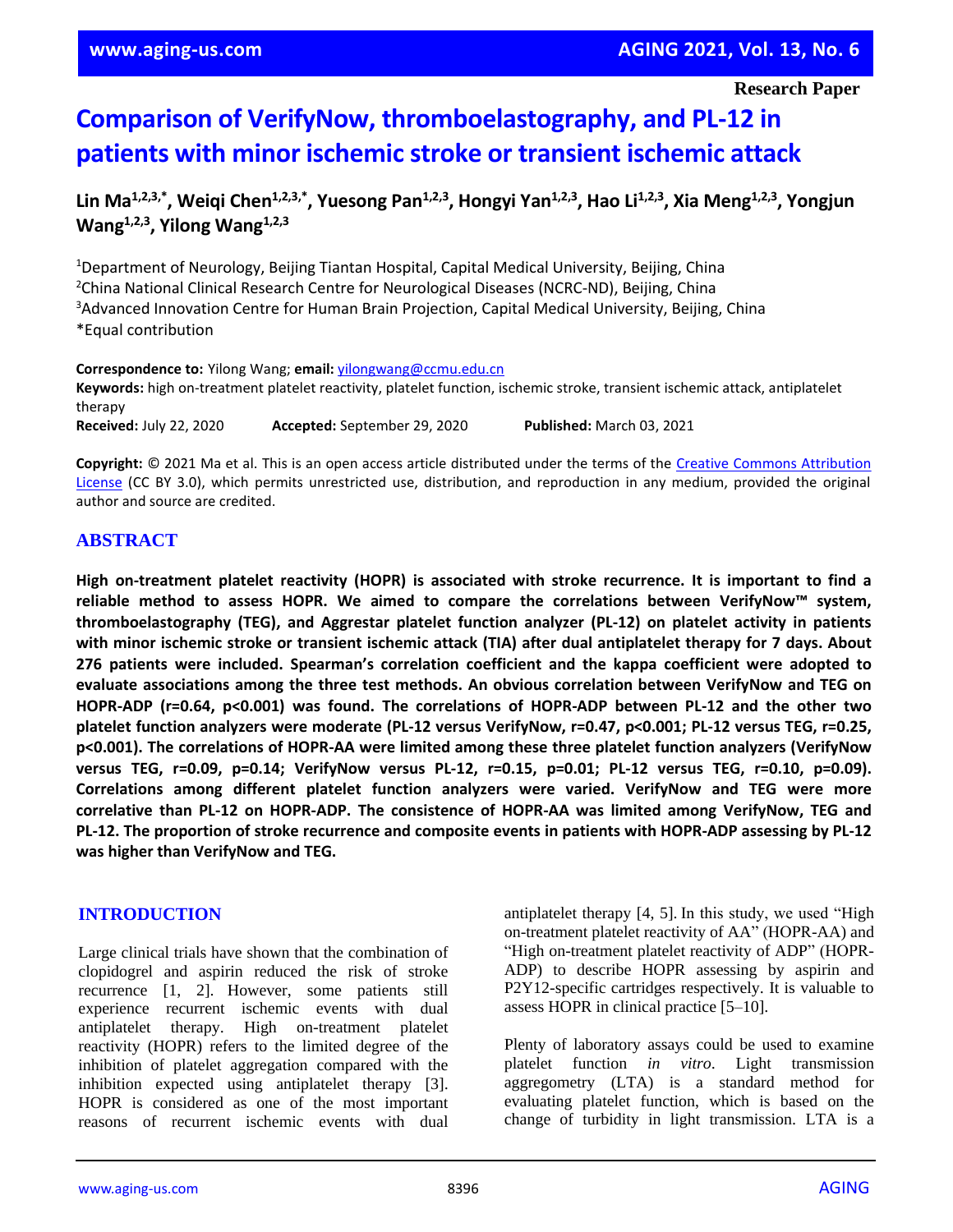flexible and time-consuming method. Its completion requires large blood volumes and experienced laboratory technicians [4, 7]. Quicker and more userfriendly analyzers are needed. VerifyNow™ system (VerifyNow) is a point-of-care platelet function analyzer based on light transmission, which is the same mechanism with LTA [8]. Previous studies have shown that VerifyNow got an obvious correlation with LTA [9, 11]. We consider VerifyNow as a standard analyzer in our study. Thromboelastography (TEG) is designed to measure clot formation, clot strength, and clot degradation, and it is one of the most common wholeblood platelet function tests used in clinical practice. However, TEG is subject to a unique set of pre-analytic and analytic variables that influence the reliability and reproducibility of the test [10]. Aggrestar platelet function analyzer (PL-12) is a new automated analyzer based on the platelet count drop method. It counts platelet twice before the addition of an agonist in whole blood samples [12]. However, the coagulation function, mean platelet volume, and number of platelets before the measurements might affect the interpretation of platelet reactivity assessed by PL-12.

Owing to the different detection principles, different methods have different advantages. Little research has been published about the agreement among VerifyNow, TEG, and PL-12 in patients with minor stroke or transient ischemic attack (TIA). Therefore, we aimed to compare TEG and PL-12 with VerifyNow to evaluate their agreement in assessing HOPR-AA/ADP in minor ischemic stroke or TIA patients, and to compare the correlation between HOPR assessed by platelet function analyzers and clinical events (i.e., stroke, TIA, myocardial infarction, or vascular death).

# **RESULTS**

## **Baseline characteristics**

Among 675 patients enrolled in the PRINCE trial, 276 patients were included in this analysis. The baseline characteristics of patients included and excluded in the subgroup analysis were shown in Supplementary Table 1. The median age of the participants included in the subgroup analysis was 61 years, and 28.9% of them were women. The index event was a minor stroke in 231 patients (83.7%) and a TIA in 45 patients (16.3%). The baseline laboratory characteristics were also compared between these two groups (Supplementary Table 1).

# **Platelet function results**

About 44 patients (15.94%) were detected to have HOPR-ADP via VerifyNow. TEG showed 39 patients (14.13%) with HOPR-ADP. About 14 patients (5.07) were detected to have HOPR-ADP by PL-12. Twentyfive patients (9.10%) showed HOPR-AA via VerifyNow. A number of 36 patients (13.04%) showed HOPR-AA via TEG, and 8 patients (2.90%) was found HOPR-AA in the PL-12.

## **Comparison of different tests in assessing HOPR-ADP**

The correlation between VerifyNow and TEG is highest in our study  $(r=0.64, p<0.001$ ; Table 1). The kappa value is 0.31 (Table 2). The receiver operating characteristic (ROC) curve analysis suggests that 49.2% should be the cutoff value for PL-12, with 98% sensitivity and 16% specificity (Supplementary Table 2). A limited correlation was found between VerifyNow and TEG  $(r=0.09, p=0.14;$  Table 1), and the kappa value was 0.03 (Table 2). The ROC analysis suggested that the cutoff value of ADPI should be 58.8% for TEG, with a sensitivity of 68.1% and a specificity of 81.8% (Supplementary Table 2). The correlation between VerifyNow and PL-12 was also obvious  $(r=0.47,$ p<0.001; Table 1). The kappa value was 0.22 (Table 2). The cutoff value of MAR<sub>ADP</sub> should be 28.6% with 95.5% sensitivity and 67.7% specificity (Supplementary Table 2). TEG and PL-12 showed a moderate correlation ( $r=0.25$ ,  $p<0.001$ ; Table 1). The kappa value was 0.08 (Table 3). The comparison of these three methods is shown in Figure 1.

## **Comparison of different tests in assessing HOPR-AA**

HOPR-AA was limited among VerifyNow, TEG and PL-12. VerifyNow and PL-12 got a weak correlation  $(r=0.15, p=0.01;$  Table 4), and the kappa value was 0.14 (Table 2). The ROC analysis suggested that 49.2% should be the cutoff value for PL-12, with 98% sensitivity and 16% specificity (Supplementary Table 2). A limited correlation was found between VerifyNow and TEG  $(r=0.09, p=0.14;$  Table 4), and the kappa value was 0.03 (Table 2). The ROC analysis suggested that the cutoff value of TEG-AA inhibition should be 97.4% for PL-12, with 76% sensitivity and 56% specificity (Supplementary Table 2). The correlation between PL-12 and TEG was also limited  $(r=0.10, p=0.09;$  Table 4), and the kappa value was 0.05 (Table 3). The comparison of these three methods is shown in Figure 1.

## **Relationships between HOPR detected by platelet function analyzers and clinical outcomes**

Table 5 showed the relationship between HOPR and clinical outcomes. The proportions of stroke recurrence and composite events in patients with HOPR-ADP assessing by PL-12 were higher than VerifyNow and TEG. At 3 months, 2 patients (14.3%) who were found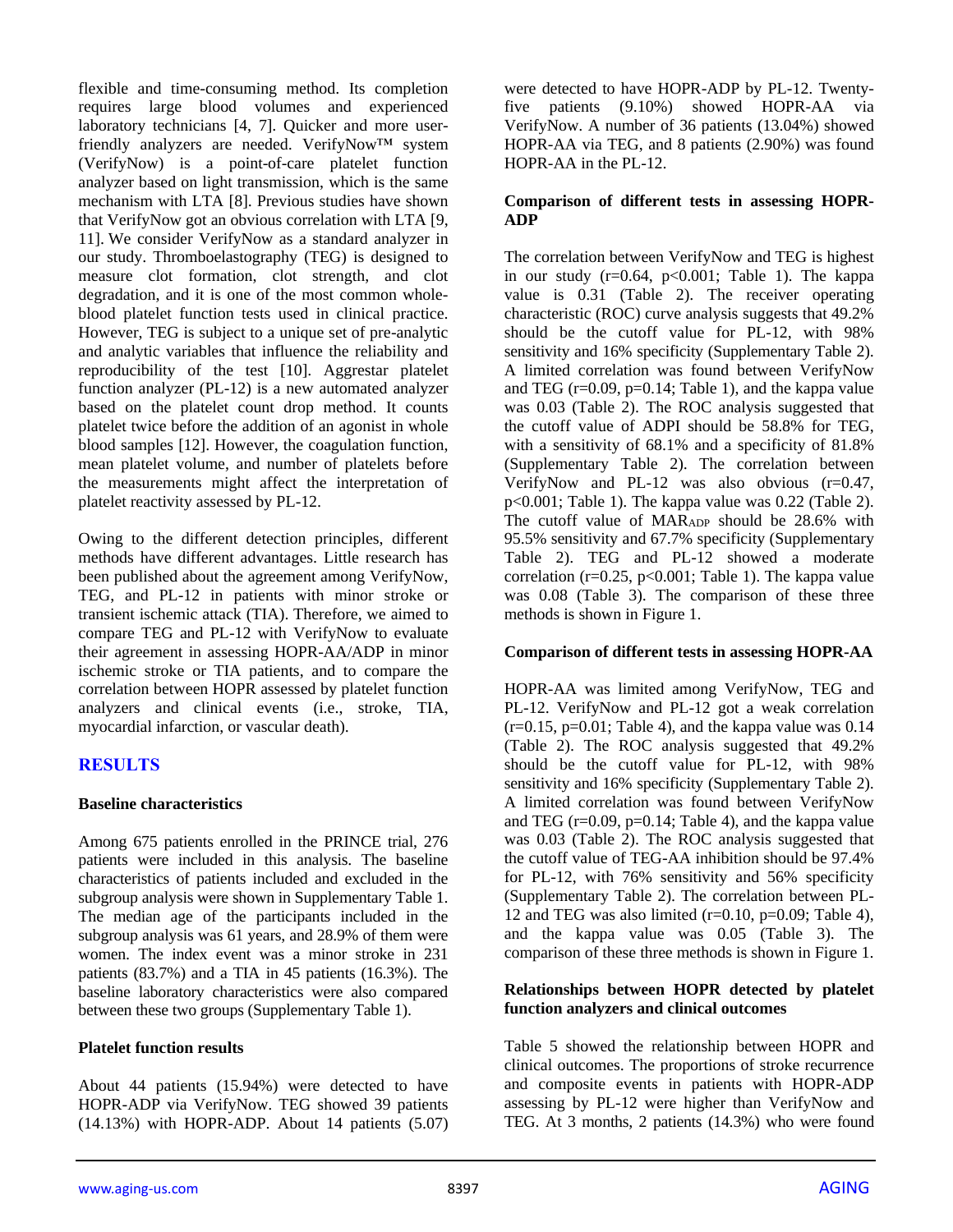|  |  | Table 1. Correlation between VerifyNow, thromboelastography (TEG), and PL-12 for HOPR-ADP. |
|--|--|--------------------------------------------------------------------------------------------|
|--|--|--------------------------------------------------------------------------------------------|

| <b>Methods</b> | <b>PL-12</b> |         |         | TEG     |
|----------------|--------------|---------|---------|---------|
|                |              | p Value |         | p Value |
| VerifyNow      | 0.47         | < 0.001 | $-0.64$ | < 0.001 |
| <b>TEG</b>     | $-0.25$      | < 0.001 |         |         |

Because HOPR-ADP in the TEG test was defined as ADP inhibition < 30%, which was contrary to the trends of other tests, the r value was negative.

|  |  |  |  | Table 2. Comparison between VerifyNow, thromboelastography (TEG), and PL-12 in identifying HOPR. |
|--|--|--|--|--------------------------------------------------------------------------------------------------|
|--|--|--|--|--------------------------------------------------------------------------------------------------|

| <b>Method</b> (agonist) | <b>Definition of HOPR</b>           | <b>Patients with HOPR</b><br>$n ( \% )$ | Kappa                |
|-------------------------|-------------------------------------|-----------------------------------------|----------------------|
| VerifyNow (ADP)         | PRU > 208                           | 44 (15.9)                               | - (reference method) |
| TEG (ADP)               | $ADPI < 30\%$                       | 39(14.1)                                | 0.31                 |
| $PL-12$ (ADP)           | $\text{MAR}_{\text{ADP}} \geq 55\%$ | 14(5.1)                                 | 0.22                 |
| VerifyNow (AA)          | $ARU \geq 550$                      | 25(9.1)                                 | - (reference method) |
| TEG (AA)                | $AAI < 50\%$                        | 36(13.0)                                | 0.03                 |
| $PL-12$ (AA)            | $\text{MAR}_{\text{AA}} > 50\%$     | 8(2.9)                                  | 0.14                 |

HOPR, high on-treatment platelet reactivity; AA, arachidonic acid; ARU, aspirin reaction units; PRU, P2Y12 reaction units; AAI, arachidonic acid inhibition; ADPI, ADP inhibition; MAR<sub>AA</sub>, maximal platelet aggregation ratio of arachidonic acid-stimulated platelets; MAR<sub>ADP</sub>, maximal platelet aggregation ratio of ADP-stimulated platelets.

|  |  |  | Table 3. Comparison between thromboelastography (TEG) and PL-12 in identifying HOPR. |
|--|--|--|--------------------------------------------------------------------------------------|
|  |  |  |                                                                                      |

| <b>Method</b> (agonist) | <b>Definition of HOPR</b>           | <b>Patients with HOPR</b><br>$n\left(\frac{0}{0}\right)$ | Kappa |
|-------------------------|-------------------------------------|----------------------------------------------------------|-------|
| TEG (ADP)               | $ADPI < 30\%$                       | 39(14.1)                                                 | 0.08  |
| $PL-12$ (ADP)           | $\text{MAR}_{\text{ADP}} \geq 55\%$ | 14(5.1)                                                  |       |
| TEG (AA)                | $AAI < 50\%$                        | 36(13.0)                                                 | 0.05  |
| $PL-12$ (AA)            | $MAR_{AA} > 50\%$                   | 8 (2.9)                                                  |       |

HOPR, high on-treatment platelet reactivity; AA, arachidonic acid; AAI, arachidonic acid inhibition; ADPI, ADP inhibition; MAR<sub>AA</sub>, maximal platelet aggregation ratio of arachidonic acid-stimulated platelets; MAR<sub>ADP</sub>, maximal platelet aggregation ratio of ADP-stimulated platelets.

HOPR-ADP by VerifyNow got stroke recurrence and composite events, but no significant correlation was found (p=0.26). Compared with VerifyNow, TEG/PL-12 had lower proportion of stroke among patients with HOPA-ADP (VerifyNow: 13.6%, p=0.05; TEG: 7.7%, p=0.83). Two patients (25.00%) with HOPR-AA assessed by PL-12 were found stroke recurrence and composite events, and 2 (8.0%) were found in VerifyNow. TEG found that three patients (8.3%) with HOPR-AA got recurrent stroke.

# **DISCUSSION**

We compared three platelet function assays (VerifyNow, TEG and PL-12) for assessing HOPR- AA/ADP in patients with minor ischemic stroke or TIA. Both TEG and PL-12 got an obvious correlation with VerifyNow in monitoring HOPR-ADP. However, the correlation of HOPR-ADP between PL-12 and TEG is moderate. VerifyNow got little correlation with TEG and PL-12. The correlation between PL-12 and TEG is also limited.

Previous studies evaluating the platelet function found a very low prevalence of HOPR-AA, and such results may likely be due to noncompliance [1, 13]. Our results were in agreement with these observations. The small numbers of HOPR-AA made this comparison more uncertain [14–18]. Large cohort studies were needed to confirm the correlation of HOPR-AA between these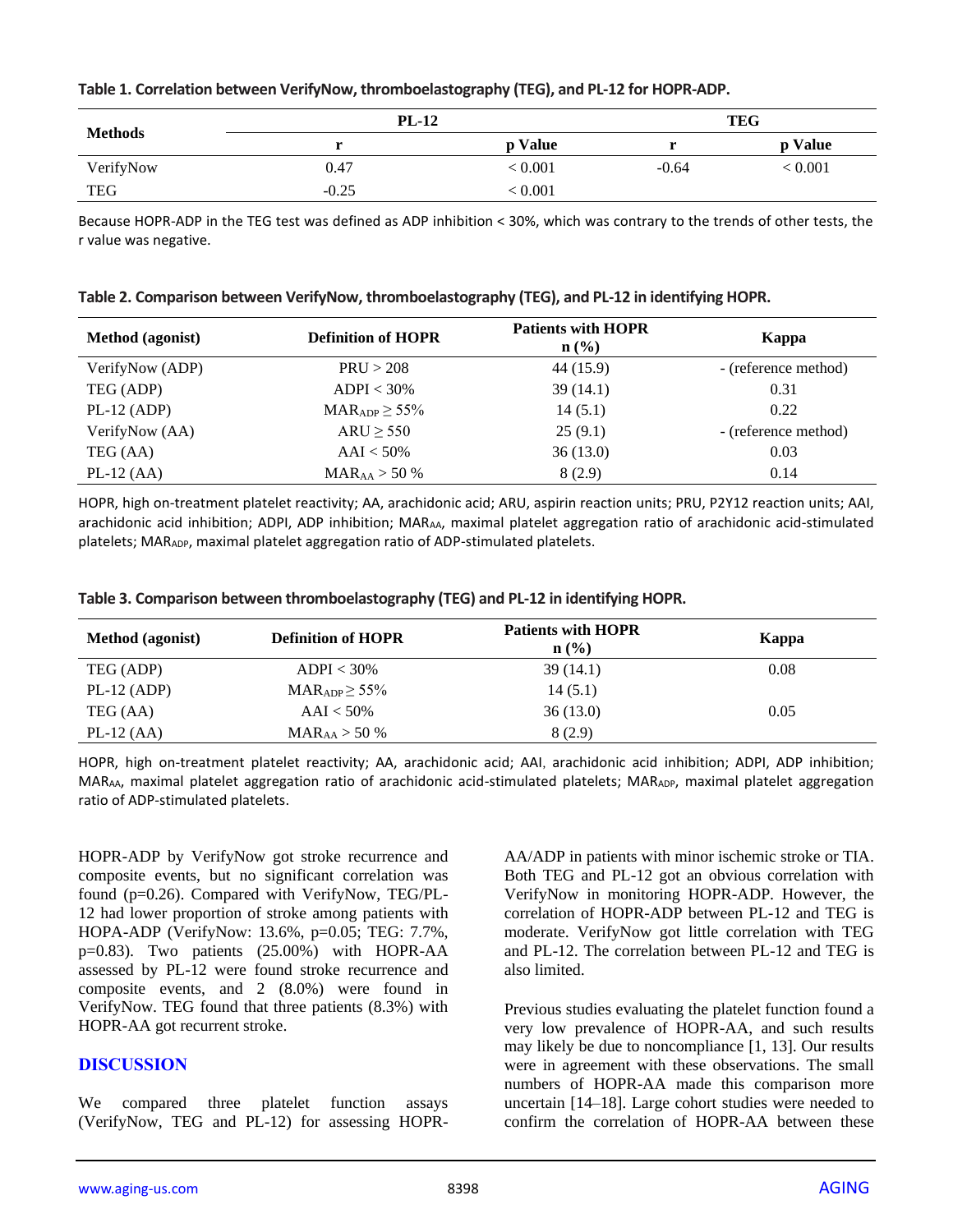three platelet function tests. In our study, the prevalence of HOPR-ADP was higher than previous study. Madsen et al. compared VerifyNow and TEG with LTA for assessing the long-term effects of concomitant aspirin and clopidogrel therapy on platelet inhibition in patients treated with elective PCI [5]. A number of 33 patients completed tests at baseline. Four patients were found HOPR-AA in the LTA test, and both TEG and VerifyNow found only one patient who got HOPR-AA. The results of our study might be attributed to the fact that HOPR-ADP were more popular in Chinese population [19]. And the sample size of our analysis was larger than previous studies. Further, the sample size of our analysis was larger than that of previous negative studies.

The consistence between platelet function analyzers in previous studies was varied. Some studies reported that VerifyNow and TEG were moderate or non-correlative in assessing HOPR-ADP [1, 13, 15], whereas other studies found obvious correlations. Guan et al. demonstrated an obvious correlation between PL-11 with VerifyNow and TEG in health individuals [12].

Correlations of HOPR-ADP between methods were obvious (PL-11 versus VerifyNow, r=0.83, p<0.01; PL-11 versus TEG,  $r=0.70$ ,  $p<0.001$ ). In our study, we assessed HOPR-AA and HOPR-ADP after dual antiplatelet therapy for 7 days. Dual antiplatelet therapy was more effective at 7 days than baseline, and the result of platelet function was more reliable.

Previous studies have investigated HOPR was associated with stroke recurrence. However, few studies compared the correlation between HOPR assessed by different platelet function analyzers and clinical outcomes. In our studies, we found the proportion of stroke recurrence was highest in patients with HOPR monitored by PL-12. It might suggested that PL-12 was more reliable to predict stroke recurrence in clinical practice.

Difference analyzers have difference advantage and disadvantage. Verify Now is a commonly used point-ofcare platelet function test. It uses optical turbidimetric technology to evaluate the platelet function [20]. However, erythrocytes may influence the signal during



**Figure 1. Comparison of platelet function analyzers to assessing HOPR-ADP/AA.** (**A**) The comparison between VerifyNow and TEG in assessing HOPR-ADP. (**B**) The comparison between VerifyNow and PL-12 in assessing HOPR-ADP. (**C**) The comparison between TEG and PL-12 in assessing HOPR-ADP. (**D**) The comparison between VerifyNow and TEG in assessing HOPR-AA. (**E**) The comparison between VerifyNow and PL-12 in assessing HOPR-AA. (**F**) The comparison between TEG and PL-12 in assessing HOPR-AA.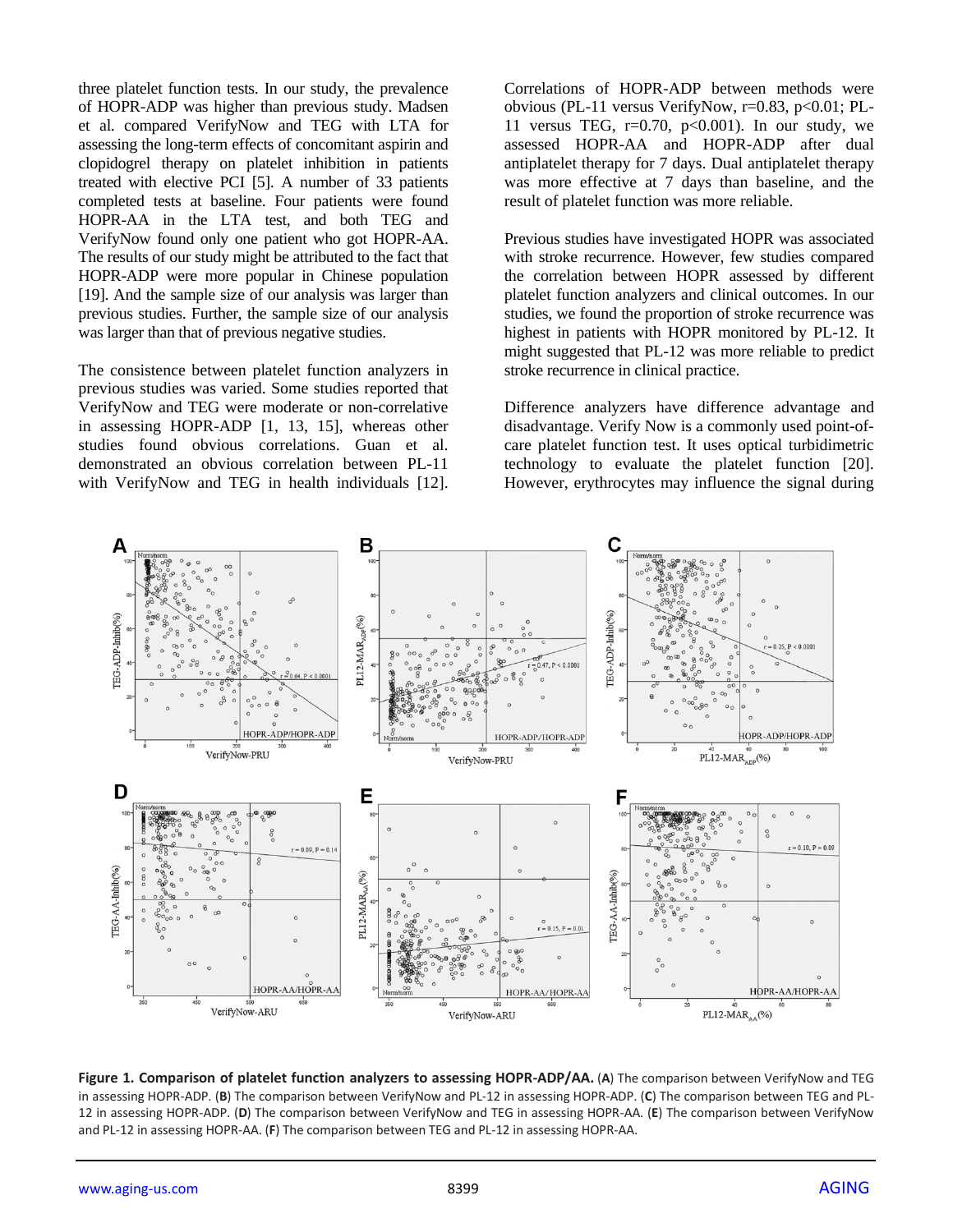|  |  |  |  |  |  |  |  | Table 4. Correlation between VerifyNow, thromboelastography (TEG), and PL-12 for HOPR-AA. |
|--|--|--|--|--|--|--|--|-------------------------------------------------------------------------------------------|
|--|--|--|--|--|--|--|--|-------------------------------------------------------------------------------------------|

|                | $PL-12$ |         |         | <b>TEG</b> |
|----------------|---------|---------|---------|------------|
| <b>Methods</b> |         | p Value |         | p Value    |
| VerifyNow      | 0.15    | 0.01    | $-0.09$ | 0.14       |
| <b>TEG</b>     | $-0.10$ | 0.09    |         |            |

Because HOPR-AA in the TEG test was defined as arachidonic acid inhibition < 50%, which was contrary to the trends of other tests, the r value was negative.

| Table 5. The association between HOPR and clinical outcomes in patients with HOPR monitored by VerifyNow, TEG |  |
|---------------------------------------------------------------------------------------------------------------|--|
| and $PL-12$ .                                                                                                 |  |

|          |            | <b>Stroke recurrence</b> |         | <b>Composite events</b> |         |
|----------|------------|--------------------------|---------|-------------------------|---------|
|          |            | N(%)                     | P value | N(%)                    | P value |
| HOPR-ADP | VerifyNow  | 6(13.6)                  | 0.05    | 6(13.6)                 | 0.13    |
|          | <b>TEG</b> | 3(7.7)                   | 0.83    | 3(7.7)                  | 0.94    |
|          | $PL-12$    | 2(14.3)                  | 0.26    | 2(14.3)                 | 0.37    |
| HOPR-AA  | VerifyNow  | 2(8.0)                   | 0.82    | 2(8.0)                  | 0.99    |
|          | <b>TEG</b> | 3(8.3)                   | 0.71    | 3(8.3)                  | 0.93    |
|          | $PL-12$    | 2(25.0)                  | 0.04    | 2(25.0)                 | 0.07    |

HOPR-AA, high on-treatment platelet reactivity of AA; HOPR-ADP, high on-treatment platelet reactivity of ADP.

detection, which may cause bias. TEG analyzes the movement of the wire in the blood sample and yields the maximal clot strength, which is graphically displayed on the TEG trace [21]. PL-12 is a new automated point-of-care platelet function analyzer that is different from the two other methods. It counts platelet twice before and more than trice after the addition of an agonist in the same citrated whole blood samples. PL-12 correlated well with VerifyNow, and also correlated with TEG on HOPR-ADP in this analysis. In our study, the proportion of stroke recurrence in patients with HOPR assessed by PL-12 was higher than VerifyNow and TEG. It reminded that PL-12 offered a standardized operation for platelet count drop method.

There were several advantages in our study. First, we analyzed HOPR after dual antiplatelet drug for 7 days. Dual antiplatelet therapy effected at 7 days, and the platelet reactivity were more reliable. Second, we analyzed HOPR among patients with minor stroke or TIA. Little research has reported HOPR in patients with stroke or TIA. Coagulation functions, haemodynamic, and pathogenesis were different between stroke patients and other disease patients, which may influence the results of HOPR. Third, we investigated the relationship between HOPR and stroke recurrence among three platelet function analyzers.

Our study has several limitations. First, the number of HOPR-AA was small, which may influence the comparison of HOPR-AA. Much further large clinical and experimental studies are required. Second, we used VerifyNow as standard method in point-of-care platelet function analyzers. Future studies involving LTA and other platelet function tests are needed. Third, some factors might affect the interpretation of platelet reactivity monitoring by platelet function tests in our study, such as the coagulation function and the time between collecting blood samples and testing. Fourth, the HOPR of Chinese stroke patients are different from that in European patients. The results of our study should be evaluated in different populations in the future.

In conclusion, compared to VerifyNow, TEG showed a better correlation than PL-12 in assessing HOPR-ADP. PL-12 and TEG got a moderate correlation in assessing HOPR-ADP. The prevalence of HOPR-AA was low, and the correlations between VerifyNow, TEG and PL-12 were limited. Compared with VerifyNow/TEG, the proportion of stroke recurrence in HOPR-ADP assessing by PL-12 was higher.

# **MATERIALS AND METHODS**

## **Overview of the PRINCE trial and the platelet function test substudy**

The PRINCE (Effect of Ticagrelor with Clopidogrel on High On-treatment Platelet Reactivity in Acute Stroke or Transient Ischemic Attack) trial was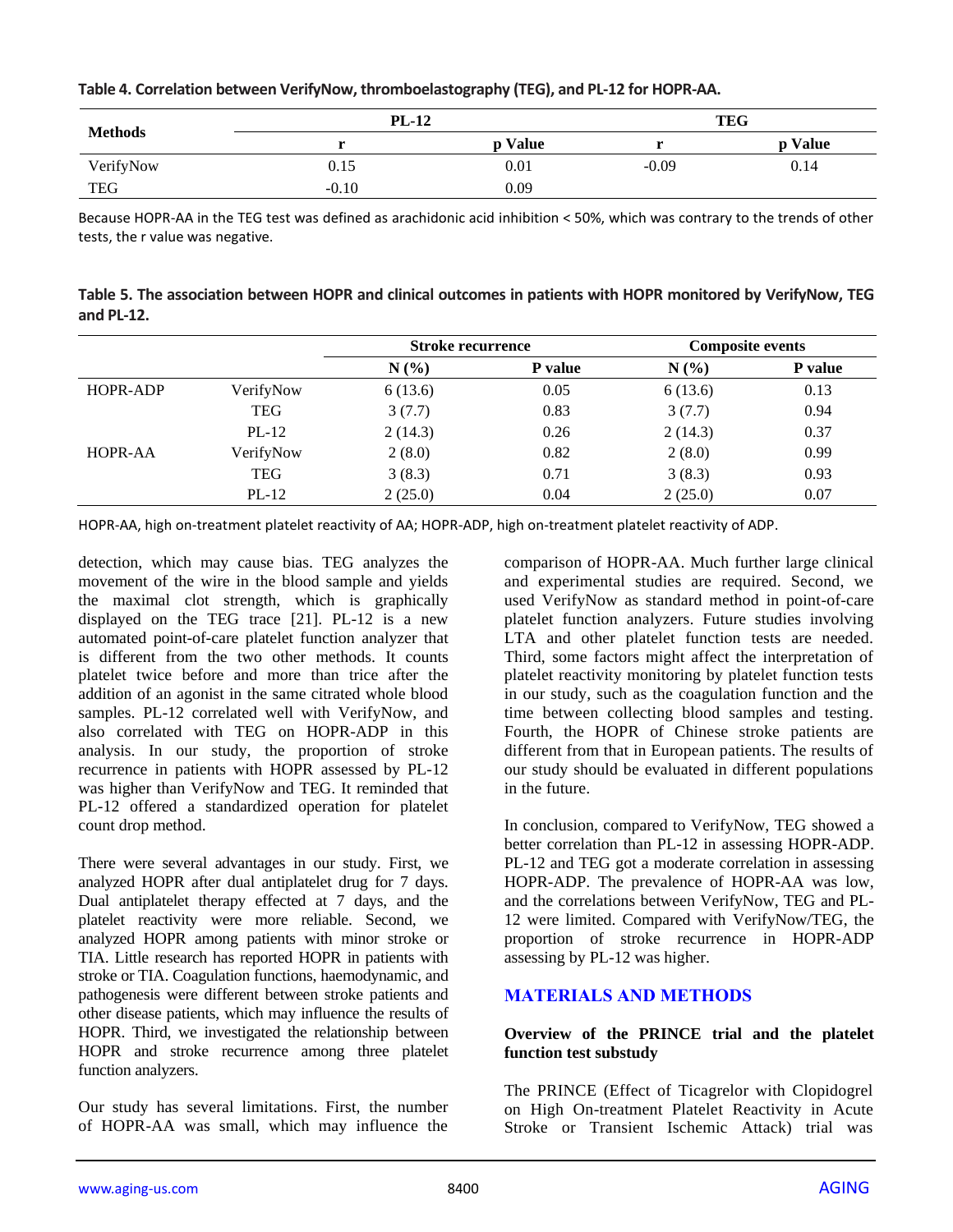designed as a prospective, multicenter, randomized, open-label, active-controlled, and blind-endpoint, phase IIb trial [1, 22]. The details of the design, rationale, and major results have been previously described. The data of the present subgroup analysis were derived from the prespecified platelet function test substudy of the PRINCE trial. The substudy involved three visits: 2 hours after taking the first agents, 24 hours after taking the first agents, and day  $7 + 2$  days. The blood samples of this subgroup were collected at 2–4 hours after taking the investigational drugs. Patients without all three platelet function tests at 7 days were excluded from the present analysis. Of the 26 centers included in the PRINCE trial, a total of 276 participants in 11 centers voluntarily participated in this analysis, in which the platelet reactivity was evaluated by VerifyNow, TEG, and PL-12 (Figure 2).

#### **Standard protocol approvals, registrations, and patient consents**

The PRINCE trial was registered in ClinicalTrials.gov (NCT02506140) and approved by the ethics committee of Beijing Tiantan Hospital and all centers. Written informed consent was obtained from all participants or their legal representatives before being entered into the study.

## **Blood sampling**

Six tubes of peripheral venous blood samples were collected at 2–4 hours after taking the investigational drugs. The first 2 mL of blood was discarded. A 3.2% sodium citrate tube (Greiner Bio-One Vacuette North America Inc., Monroe, NC) was used for VerifyNow analysis. A heparin tube (Becton-Dickinson, Franklin Lakes, NJ) was used for the TEG test, and two 3.2% sodium citrate tubes (Becton-Dickinson, Franklin Lakes, NJ) were used for the TEG and PL-12 tests, respectively. The tubes were gently inverted 10 times to ensure complete mixing of the blood sample with the anticoagulant. Blood samples were kept at 27° C before testing. The whole procedure needed to be performed within 2 hours after sampling.

#### **Platelet function tests**

#### *VerifyNow analysis*

The VerifyNow system (Accumetrics, San Diego, CA, USA) is a point-of-care test based on the optical change



**Figure 2. Flow diagram for the enrollment process of this study from the PRINCE trial.**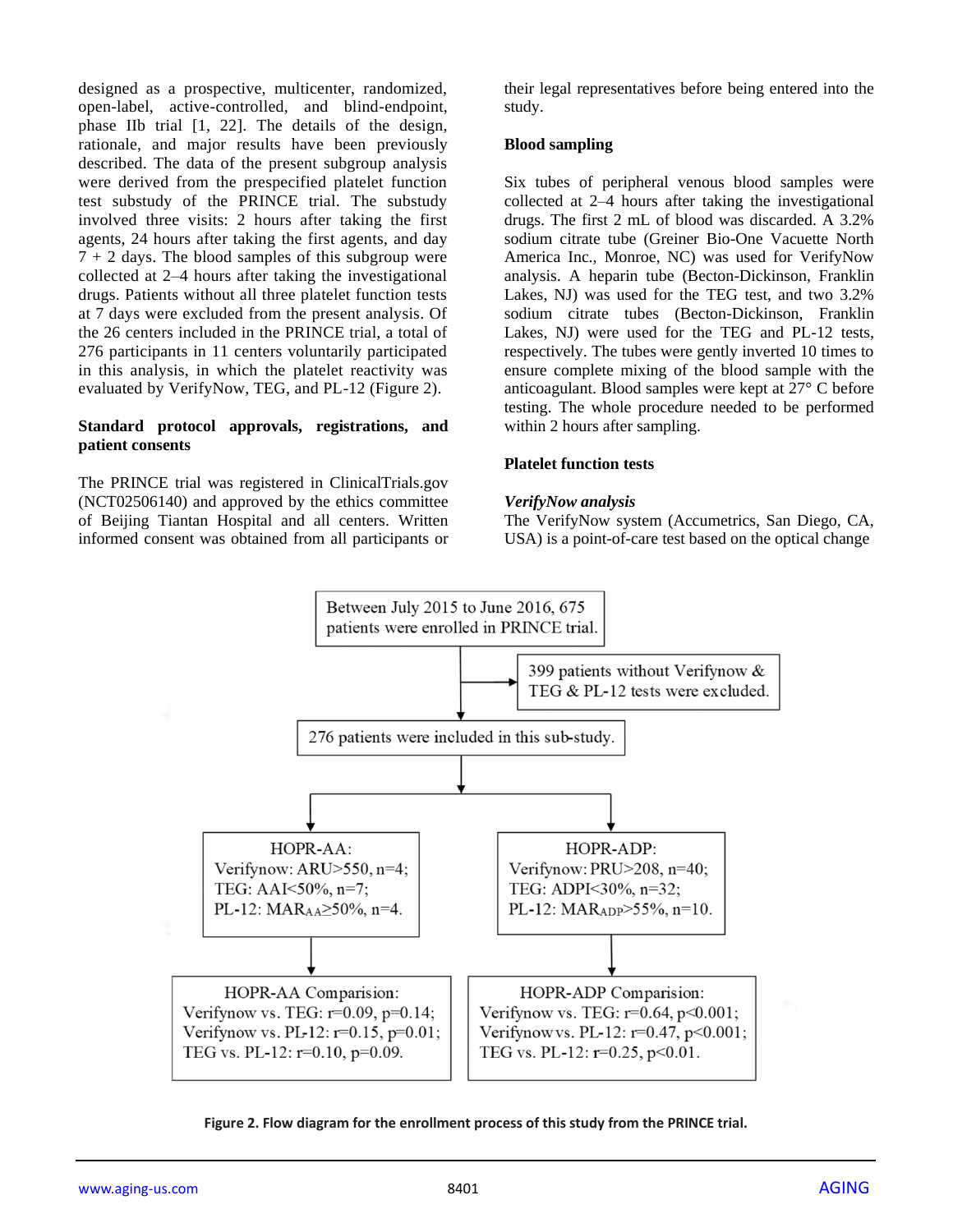in whole blood samples to identifying platelet function [4, 23]. The whole blood sample was decanted into the reaction cartridge after being inserted into the apparatus. We used the aspirin- and P2Y12-specific cartridges to identify platelet dysfunction caused by aspirin and clopidogrel, respectively. Arachidonic acid (AA) was the platelet activation agent used in the aspirin test. If aspirin was not effective, cyclooxygenase-1 was activated to transform AA to thromboxane A2, leading to platelet aggregation. The degree of aggregation is reported in aspirin reaction units (ARU). A value  $\geq$  550 ARU indicates HOPR-AA [24, 25]. In the P2Y12-specific cartridge, the P2Y12 receptor was specially suppressed by ADP, and the changes in light transmission was measured as P2Y12 reaction units (PRU). A value > 208 PRU was defined as HOPR-ADP [23, 26, 27].

#### *TEG platelet mapping™ assay*

TEG (Heamoscope Corporation, Niles, IL) is a noninvasive assay that tests platelet function [28]. Different agonists and anticoagulant venous blood samples were placed into a special cup. The concentration of the activator added to the whole blood was 1 mmol/L AA or 2 mmol/L ADP. A special cup containing venous blood was rotated at 4° 45′, with each rotation lasting 10 s. The fibrin-platelet complex cohered to the cup, and the rotary torque of the cup was transferred to the pin immersed in the blood sample. The rotation of the pin was converted to electrical signals by electromechanical sensors, which were monitored by a computer. Maximum amplitude (MA) directly reflects the maximal clot strength that facilitates the formation of the cross-linked fibrin clot. The MA of the cyclooxygenase-1 pathway and P2Y12 was measured as MAAA and MAADP, respectively. We defined a<50% and<30% inhibition of AA- and ADPinduced clot formation (i.e., TEG-AA inhibition, TEG-ADP inhibition [ADPI]) as HOPR-AA and HOPR-ADP, respectively [6, 29]. AA/ADPI was calculated using the following formula:

$$
\text{AA or ADP Inhibition} = 100 - 100 \times \left[ \frac{\left( \text{MA}_{\text{AA or ADP}} - \text{MA}_{\text{fibrin}} \right)}{\left( \text{MA}_{\text{thromb}} - \text{MA}_{\text{fibrin}} \right)} \right]
$$

#### *PL-12 analysis*

The PL-12 platelet function analyzer (SINOWA Medical Science and Technology Co., Nanjing, China) is a new point-of-care platelet function analysis tool based on the SPCM [12]. SPCM was used to determine platelet parameters such as number and volume, and to calculate the platelet aggregation rate by using the change of platelet number before and after the agent was induced, thus allowing to dynamically evaluate the platelet function. The blood sample was gently mixed in a constant temperature for 10 min. Thereafter, 500 mL citrated blood sample was transferred to the detecting

position. The whole analysis procedure was performed automatically. When the aggregated platelets were too large to be counted, they were dropped from the single platelet counting. PL-12 counted several times until the lowest level was detected. A value of  $MAR_{AA} > 50\%$ was defined as HOPR-AA, and a value of MAR<sub>ADP</sub>  $\geq$ 55% was defined as HOPR-ADP. The maximal platelet aggregation ratio (MAR) was calculated using the following formula:



#### **Outcomes assessment**

The study's primary outcome was the proportion of patients with HOPR at 7 days. Secondary outcomes were clinical outcomes at  $90 \pm 7$  days. The clinical outcomes included ischemic stroke and composite clinical vascular events (ischemic/hemorrhagic stroke, TIA, myocardial infarction, or vascular death) at  $90 \pm 7$ days.

#### **Statistical analysis**

Continuous variables are presented as means with standard deviations or medians with interquartile ranges, and categorical variables are presented as percentages. The baseline characteristics were compared between the included group and the excluded group, using Student's t-test or the Wilcoxon test for continuous variables, and the  $\chi^2$  test for categorical variables. Kappa analysis was used to assess the classification consistency of HOPR among the three methods. Pearson's correlation coefficient was adopted to evaluate the relationships among methods when the data were in a normal distribution. The  $\chi^2$  test was used to compared HOPR and clinical outcomes. Two-sided p values<0.05 were considered statistically significant. All analyses were performed using SAS 9.4 (SAS Institute, Cary, NC, USA). Anonymized data are available to researchers on request for reproducing the results or replicating the procedures by contacting the corresponding author.

## **AUTHOR CONTRIBUTIONS**

Dr Yilong Wang had full access to all of the data in the study and takes responsibility for the integrity of the data and the accuracy of the data analysis. Study concept and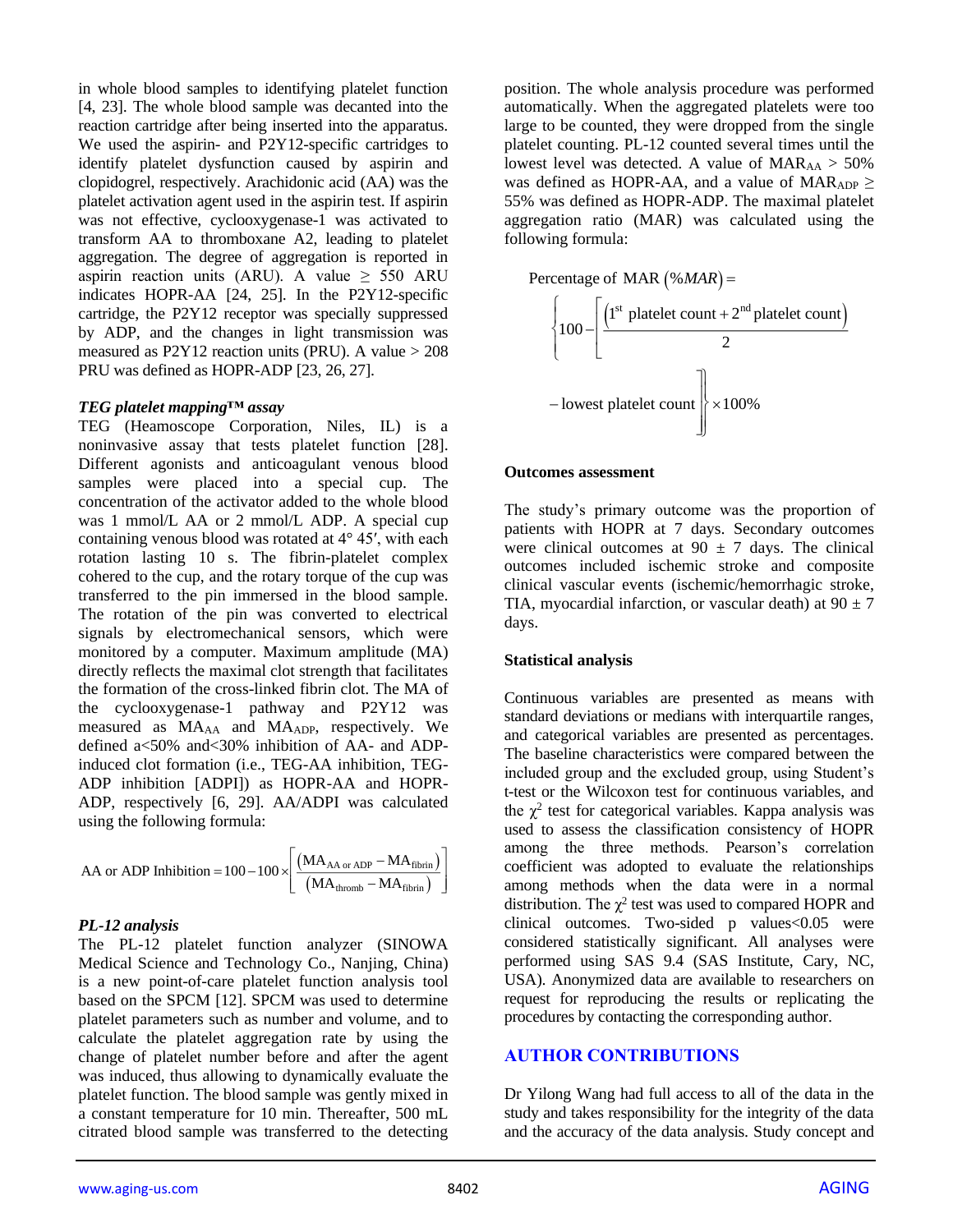design: Ma, Chen, Yongjun Wang, Yilong Wang. Acquisition, analysis, or interpretation of data: Ma, Chen, Pan, Yan, Meng, Yilong Wang. Drafting of the manuscript: Ma, Chen. Critical revision of the manuscript and important intellectual contribution: Yongjun Wang, Yilong Wang. Statistical analysis: Pan, Yan, Li, Meng. Obtained funding: Yongjun Wang, Yilong Wang. Administrative, technical, or material support: Yilong Wang. Study supervision: Yongjun Wang, Yilong Wang.

## **CONFLICTS OF INTEREST**

The authors declare that they have no conflicts of interest.

# **FUNDING**

This study was supported by grants from the National Natural Science Foundation of China (81901177, 81825007, and 81971091); Beijing Outstanding Young Scientist Program (no. BJJWZYJH01201910025030); the "Thirteenth-Five" Key Development and Research Plan by the Ministry of Science and Technology of the People's Republic of China (no. 2017YFC1307900); Beijing Hospitals Authority Youth Programme (QML20190501); Beijing Science and Technology Plan by Beijing Municipal Science and Technology Commission (no. D171100003017001); Beijing Tiantan Hospital, Capital Medical University (2018-YQN-1, 2020MP01); Beijing Excellent Talents Training and Supporting - Top Youth Team by Beijing Municipal Science and Technology Commission (no. 2016000021223TD03); Youth Beijing Scholar Program; and Beijing Talent Project - Class A: Innovation and Development (no. 2018A12).

# **REFERENCES**

1. Wang Y, Lin Y, Meng X, Chen W, Chen G, Wang Z, Wu J, Wang D, Li J, Cao Y, Xu Y, Zhang G, Li X, et al, and PRINCE Protocol Steering Group. Effect of ticagrelor with clopidogrel on high on-treatment platelet reactivity in acute stroke or transient ischemic attack (PRINCE) trial: rationale and design. Int J Stroke. 2017; 12:321–25. <https://doi.org/10.1177/1747493017694390>

PMID[:28381198](https://pubmed.ncbi.nlm.nih.gov/28381198)

- 2. Papapanagiotou A, Daskalakis G, Siasos G, Gargalionis A, Papavassiliou AG. The role of platelets in cardiovascular disease: molecular mechanisms. Curr Pharm Des. 2016; 22:4493–505. <https://doi.org/10.2174/1381612822666160607064118> PMID[:27281334](https://pubmed.ncbi.nlm.nih.gov/27281334)
- 3. Tantry US, Bonello L, Aradi D, Price MJ, Jeong YH, Angiolillo DJ, Stone GW, Curzen N, Geisler T, Ten Berg

J, Kirtane A, Siller-Matula J, Mahla E, et al, and Working Group on On-Treatment Platelet Reactivity. Consensus and update on the definition of on-treatment platelet reactivity to adenosine diphosphate associated with ischemia and bleeding. J Am Coll Cardiol. 2013; 62:2261–73.

<https://doi.org/10.1016/j.jacc.2013.07.101> PMI[D:24076493](https://pubmed.ncbi.nlm.nih.gov/24076493)

- 4. Yamaguchi Y, Abe T, Sato Y, Matsubara Y, Moriki T, Murata M. Effects of VerifyNow P2Y12 test and CYP2C19\*2 testing on clinical outcomes of patients with cardiovascular disease: a systematic review and meta-analysis. Platelets. 2013; 24:352–61. <https://doi.org/10.3109/09537104.2012.700969> PMI[D:22757746](https://pubmed.ncbi.nlm.nih.gov/22757746)
- 5. Madsen EH, Saw J, Kristensen SR, Schmidt EB, Pittendreigh C, Maurer-Spurej E. Long-term aspirin and clopidogrel response evaluated by light transmission aggregometry, VerifyNow, and thrombelastography in patients undergoing percutaneous coronary intervention. Clin Chem. 2010; 56:839–47. <https://doi.org/10.1373/clinchem.2009.137471> PMI[D:20224050](https://pubmed.ncbi.nlm.nih.gov/20224050)
- 6. Corliss BM, Polifka AJ, Harris NS, Hoh BL, Fox WC. Laboratory assessments of therapeutic platelet inhibition in endovascular neurosurgery: comparing results of the VerifyNow P2Y12 assay to thromboelastography with platelet mapping. J Neurosurg. 2018; 129:1160–65. <https://doi.org/10.3171/2017.6.JNS17535> PMI[D:29271717](https://pubmed.ncbi.nlm.nih.gov/29271717)
- 7. Althaus K, Zieger B, Bakchoul T, Jurk K, and THROMKID-Plus Studiengruppe der Gesellschaft für Thromboseund Hämostaseforschung (GTH) und der Gesellschaft für Pädiatrische Onkologie und Hämatologie (GPOH). Standardization of light transmission aggregometry for diagnosis of platelet disorders: an inter-laboratory external quality assessment. Thromb Haemost. 2019; 119:1154–61.

<https://doi.org/10.1055/s-0039-1688791> PMI[D:31154663](https://pubmed.ncbi.nlm.nih.gov/31154663)

8. van Werkum JW, Harmsze AM, Elsenberg EH, Bouman HJ, ten Berg JM, Hackeng CM. The use of the VerifyNow system to monitor antiplatelet therapy: a review of the current evidence. Platelets. 2008; 19:479–88.

<https://doi.org/10.1080/09537100802317918> PMI[D:18979359](https://pubmed.ncbi.nlm.nih.gov/18979359)

9. Lv HH, Wu S, Liu X, Yang XL, Xu JF, Guan YT, Dong Q, Zheng SL, Jiang JM, Li SX, Luo Z, Li L, An LX, Han Y. Comparison of VerifyNow P2Y12 and thrombelastography for assessing clopidogrel response in stroke patients in China. Neurol Sci. 2016; 37:277–82.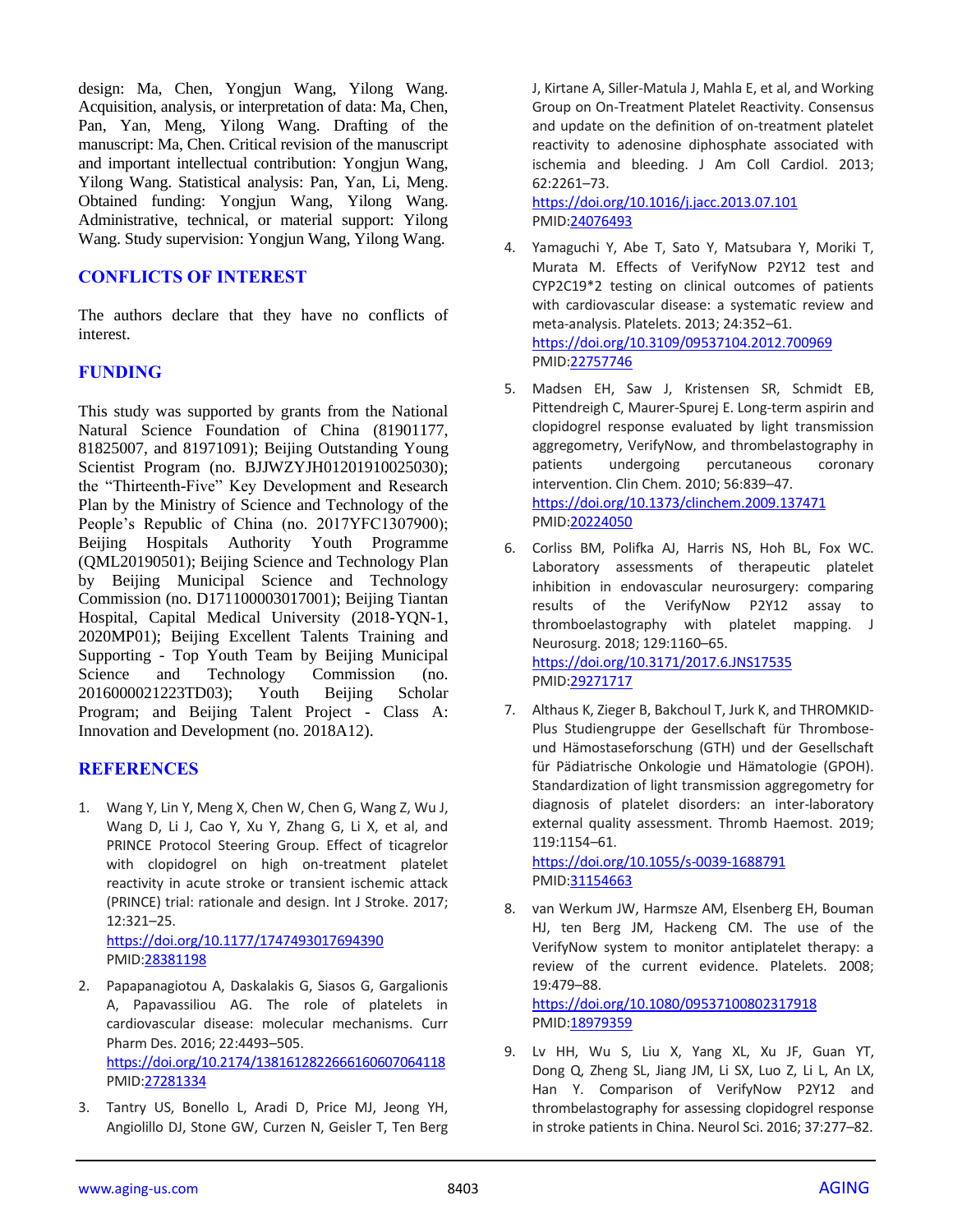<https://doi.org/10.1007/s10072-015-2407-7> PMID[:26520845](https://pubmed.ncbi.nlm.nih.gov/26520845)

10. Karon BS. Why is everyone so excited about thromboelastrography (TEG)? Clin Chim Acta. 2014; 436:143–48. <https://doi.org/10.1016/j.cca.2014.05.013> PMID[:24880040](https://pubmed.ncbi.nlm.nih.gov/24880040)

11. Grove EL, Hvas AM, Johnsen HL, Hedegaard SS, Pedersen SB, Mortensen J, Kristensen SD. A comparison of platelet function tests and thromboxane metabolites to evaluate aspirin response in healthy individuals and patients with coronary artery disease. Thromb Haemost. 2010; 103:1245–53. <https://doi.org/10.1160/TH09-08-0527> PMID[:20352155](https://pubmed.ncbi.nlm.nih.gov/20352155)

- 12. Guan J, Cong Y, Ren J, Zhu Y, Li L, Deng X, Bai J. Comparison between a new platelet count drop method PL-11, light transmission aggregometry, VerifyNow aspirin system and thromboelastography for monitoring short-term aspirin effects in healthy individuals. Platelets. 2015; 26:25–30. <https://doi.org/10.3109/09537104.2013.865835> PMID[:24433273](https://pubmed.ncbi.nlm.nih.gov/24433273)
- 13. Connelly CR, Yonge JD, McCully SP, Hart KD, Hilliard TC, Lape DE, Watson JJ, Rick B, Houser B, Deloughery TG, Schreiber MA, Kiraly LN. Assessment of three point-ofcare platelet function assays in adult trauma patients. J Surg Res. 2017; 212:260–69. <https://doi.org/10.1016/j.jss.2017.01.008> PMID[:28550916](https://pubmed.ncbi.nlm.nih.gov/28550916)
- 14. Mirkhel A, Peyster E, Sundeen J, Greene L, Michelson AD, Hasan A, Domanski M. Frequency of aspirin resistance in a community hospital. Am J Cardiol. 2006; 98:577–79. <https://doi.org/10.1016/j.amjcard.2006.03.029>

PMID[:16923439](https://pubmed.ncbi.nlm.nih.gov/16923439)

15. Meen O, Brosstad F, Khiabani H, Gjertsen E, Lauritsen ME, Pedersen TM, Bjørnsen S, Schjelderup NM, Ameln W, Ng EC, Wettergreen M, Siddique SP, Erikssen G. No case of COX-1-related aspirin resistance found in 289 patients with symptoms of stable CHD remitted for coronary angiography. Scand J Clin Lab Invest. 2008; 68:185–91.

<https://doi.org/10.1080/00365510701601673> PMID[:17934975](https://pubmed.ncbi.nlm.nih.gov/17934975)

- 16. Fontana P, Nolli S, Reber G, de Moerloose P. Biological effects of aspirin and clopidogrel in a randomized cross-over study in 96 healthy volunteers. J Thromb Haemost. 2006; 4:813–19. <https://doi.org/10.1111/j.1538-7836.2006.01867.x> PMID[:16634751](https://pubmed.ncbi.nlm.nih.gov/16634751)
- 17. Schwartz KA, Schwartz DE, Ghosheh K, Reeves MJ, Barber K, DeFranco A. Compliance as a critical

consideration in patients who appear to be resistant to aspirin after healing of myocardial infarction. Am J Cardiol. 2005; 95:973–75. <https://doi.org/10.1016/j.amjcard.2004.12.038> PMI[D:15820166](https://pubmed.ncbi.nlm.nih.gov/15820166)

18. Gurbel PA, Bliden KP, DiChiara J, Newcomer J, Weng W, Neerchal NK, Gesheff T, Chaganti SK, Etherington A, Tantry US. Evaluation of dose-related effects of aspirin on platelet function: results from the Aspirin-Induced Platelet Effect (ASPECT) study. Circulation. 2007; 115:3156–64. <https://doi.org/10.1161/CIRCULATIONAHA.106.675587>

PMI[D:17562955](https://pubmed.ncbi.nlm.nih.gov/17562955)

- 19. Wang Y, Zhao X, Lin J, Li H, Johnston SC, Lin Y, Pan Y, Liu L, Wang D, Wang C, Meng X, Xu J, Wang Y, and CHANCE Investigators. Association between CYP2C19 loss-of-function allele status and efficacy of clopidogrel for risk reduction among patients with minor stroke or transient ischemic attack. JAMA. 2016; 316:70–78. <https://doi.org/10.1001/jama.2016.8662> PMI[D:27348249](https://pubmed.ncbi.nlm.nih.gov/27348249)
- 20. Saw J, Madsen EH, Chan S, Maurer-Spurej E. The ELAPSE (evaluation of long-term clopidogrel antiplatelet and systemic anti-inflammatory effects) study. J Am Coll Cardiol. 2008; 52:1826–33. <https://doi.org/10.1016/j.jacc.2008.08.047> PMI[D:19038679](https://pubmed.ncbi.nlm.nih.gov/19038679)
- 21. Bal Dit Sollier C, Berge N, Boval B, Dubar M, Drouet L. Differential sensitivity and kinetics of response of different *ex vivo* tests monitoring functional variability of platelet response to clopidogrel. Thromb Haemost. 2010; 104:571–81.

<https://doi.org/10.1160/TH09-11-0803> PMI[D:20664906](https://pubmed.ncbi.nlm.nih.gov/20664906)

22. Wang Y, Johnston SC, Bath PM, Grotta JC, Pan Y, Amarenco P, Wang Y, Simon T, Kim JS, Jeng JS, Liu L, Lin Y, Wong KS, et al. Acute dual antiplatelet therapy for minor ischaemic stroke or transient ischaemic attack. BMJ. 2019; 364:l895.

<https://doi.org/10.1136/bmj.l895> PMID[:30819687](https://pubmed.ncbi.nlm.nih.gov/30819687)

- 23. Kim YG, Suh JW, Sibbing D, Kastrati A, Ko YG, Jang Y, Cho YS, Youn TJ, Chae IH, Choi DJ, Kim HS. A laboratory association between hemoglobin and VerifyNow P2Y12 reaction unit: a systematic review and meta-analysis. Am Heart J. 2017; 188:53–64. <https://doi.org/10.1016/j.ahj.2017.03.006> PMI[D:28577681](https://pubmed.ncbi.nlm.nih.gov/28577681)
- 24. Wang CW, Su LL, Hua QJ, He Y, Fan YN, Xi TT, Yuan B, Liu YX, Ji SB. Aspirin resistance predicts unfavorable functional outcome in acute ischemic stroke patients. Brain Res Bull. 2018; 142:176–82. <https://doi.org/10.1016/j.brainresbull.2018.07.004> PMI[D:30016728](https://pubmed.ncbi.nlm.nih.gov/30016728)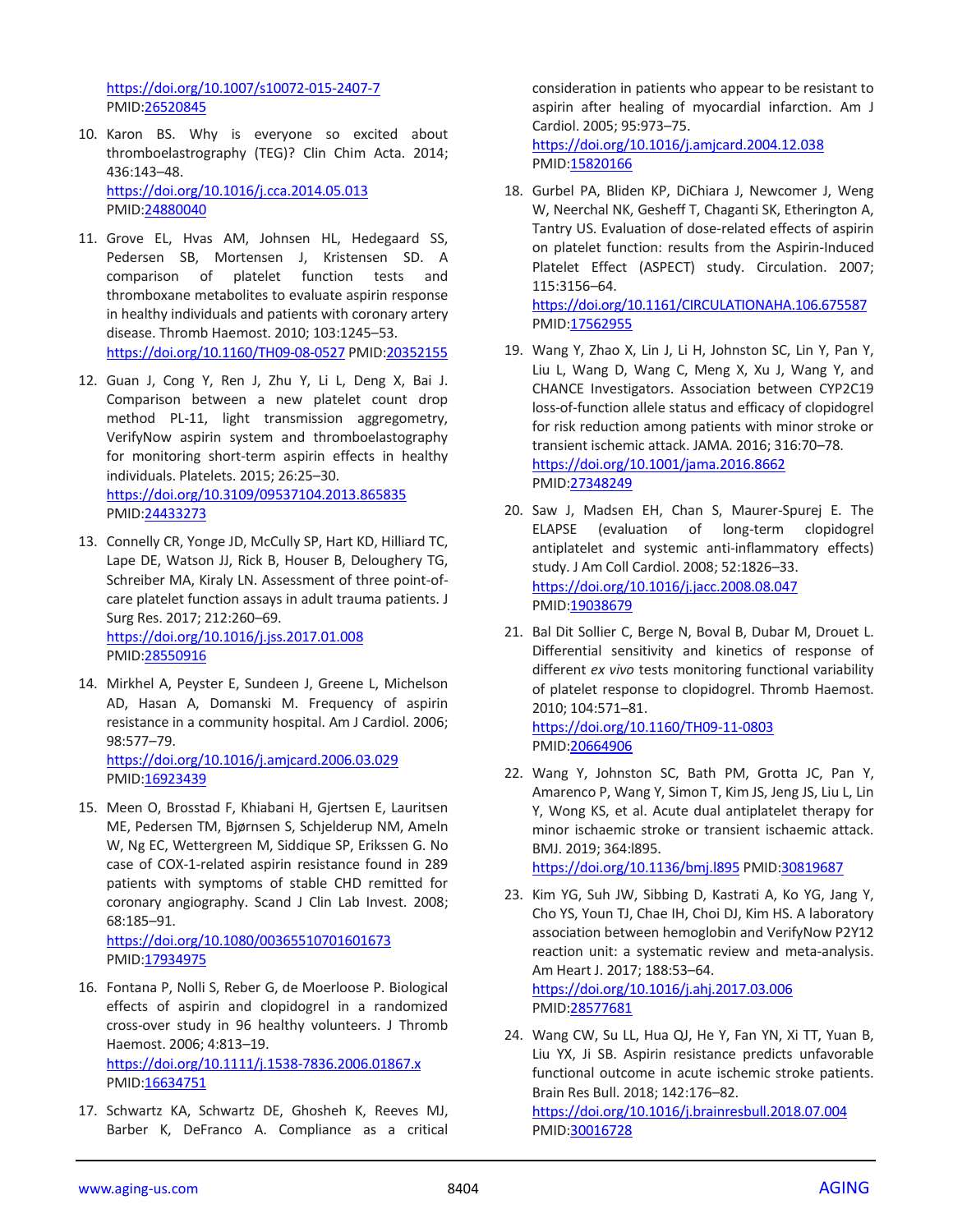25. Furtado RH, Giugliano RP, Dalcoquio TF, Arantes FB, Barbosa CJ, Genestreti PR, Franci A, Menezes FR, Nakashima CA, Scanavini Filho MA, Ferrari AG, Salsoso R, Baracioli LM, Nicolau JC. Increased bodyweight and inadequate response to aspirin in individuals with coronary artery disease. J Thromb Thrombolysis. 2019; 48:217–24.

<https://doi.org/10.1007/s11239-019-01830-z> PMID[:30879169](https://pubmed.ncbi.nlm.nih.gov/30879169)

- 26. Jimenez Diaz VA, Tello-Montoliu A, Moreno R, Cruz Gonzalez I, Baz Alonso JA, Romaguera R, Molina Navarro E, Juan Salvadores P, Paredes Galan E, De Miguel Castro A, Bastos Fernandez G, Ortiz Saez A, Fernandez Barbeira S, et al. Assessment of platelet REACtivity after transcatheter aortic valve replacement: the REAC-TAVI trial. JACC Cardiovasc Interv. 2019; 12:22–32. <https://doi.org/10.1016/j.jcin.2018.10.005> PMID[:30621974](https://pubmed.ncbi.nlm.nih.gov/30621974)
- 27. Dehghani P, Lavoie A, Lavi S, Crawford JJ, Harenberg S, Zimmermann RH, Booker J, Kelly S, Cantor WJ, Mehta

SR, Bagai A, Goodman SG, Cheema AN. Effects of ticagrelor versus clopidogrel on platelet function in fibrinolytic-treated STEMI patients undergoing early PCI. Am Heart J. 2017; 192:105–12. <https://doi.org/10.1016/j.ahj.2017.07.013> PMI[D:28938956](https://pubmed.ncbi.nlm.nih.gov/28938956)

- 28. Othman M, Kaur H. Thromboelastography (TEG). Methods Mol Biol. 2017; 1646:533–43. [https://doi.org/10.1007/978-1-4939-7196-1\\_39](https://doi.org/10.1007/978-1-4939-7196-1_39) PMI[D:28804853](https://pubmed.ncbi.nlm.nih.gov/28804853)
- 29. Yao Y, Zhang JH, Tang XF, He C, Ma YL, Xu JJ, Song Y, Liu R, Meng XM, Song L, Wang M, Gao RL, Yuan JQ. Head to head comparison of two point-of-care platelet function tests used for assessment of onclopidogrel platelet reactivity in Chinese acute myocardial infarction patients undergoing percutaneous coronary intervention. Chin Med J (Engl). 2016; 129:2269–74.

<https://doi.org/10.4103/0366-6999.190664> PMI[D:27647183](https://pubmed.ncbi.nlm.nih.gov/27647183)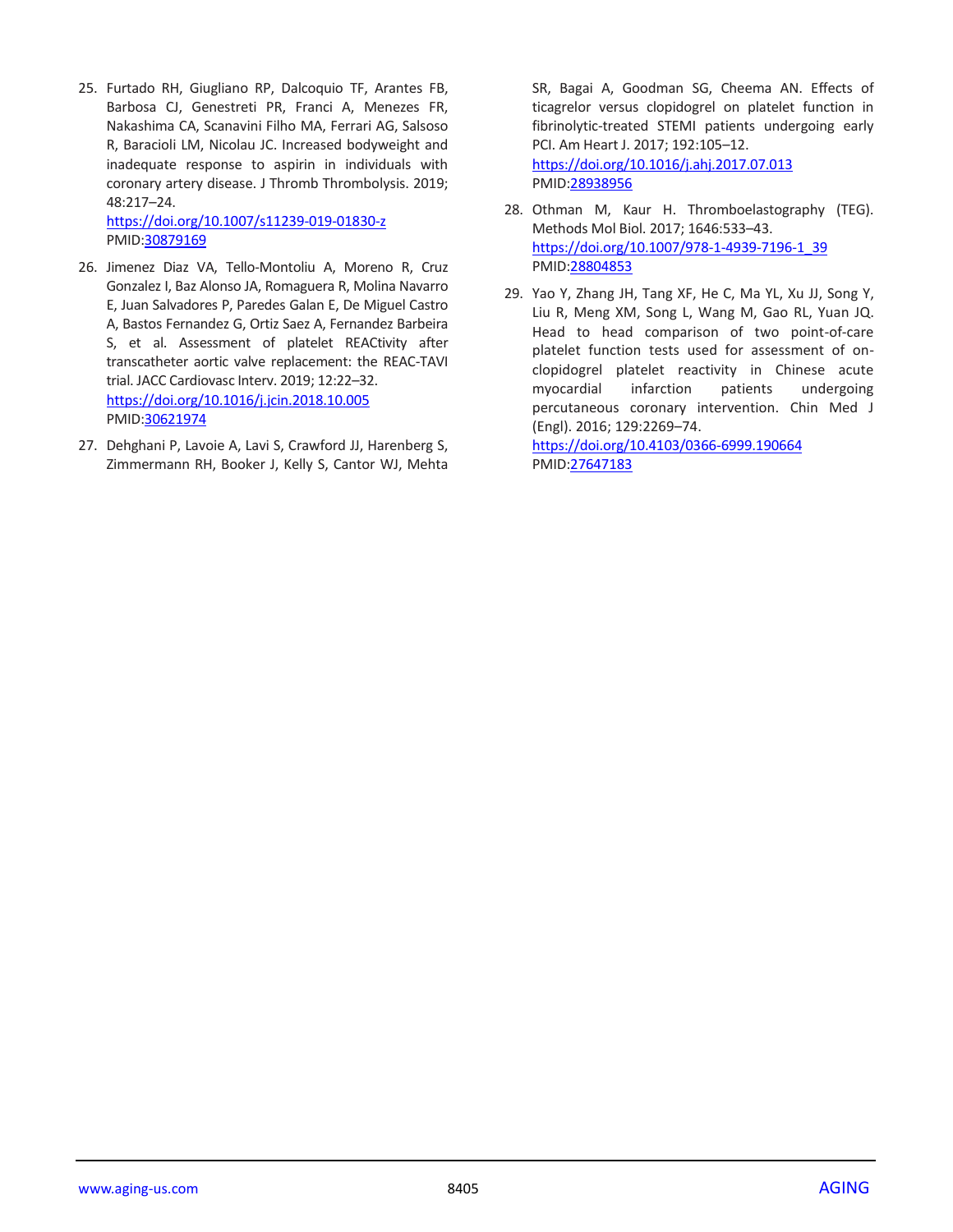# **SUPPLEMENTARY MATERIALS**

# **Supplementary Tables**

**Supplementary Table 1. Baseline characteristics of patients with HOPR monitored by verifynow, TEG and PL-12 at 7 days and patients without all these tests.**

| Characteristic                                | Patients with HOPR monitored by<br>verifynow, TEG and PL-12<br>$(n = 276)$ | <b>Patients without HOPR monitored</b><br>by verifynow, TEG and PL-12<br>$(n = 399)$ | p Value |
|-----------------------------------------------|----------------------------------------------------------------------------|--------------------------------------------------------------------------------------|---------|
| Age (years)                                   | $61.2 \pm 8.8$                                                             | $61.2 \pm 8.7$                                                                       | 0.27    |
| Median                                        | 61.0                                                                       | 62.0                                                                                 |         |
| Interquartile range                           | 55.5-67.0                                                                  | $54.0 - 67.0$                                                                        |         |
| Female sex, no. (%)                           | 195 (28.89)                                                                | 299 (44.30)                                                                          | 0.22    |
| Medical history, no. (%)                      |                                                                            |                                                                                      |         |
| Hypertension                                  | 166 (24.59)                                                                | 245 (36.30)                                                                          | 0.74    |
| Dyslipidemia                                  | 21(3.11)                                                                   | 20(2.96)                                                                             | 0.17    |
| Diabetes mellitus                             | 60(8.89)                                                                   | 104(15.41)                                                                           | 0.20    |
| Ischemic stroke                               | 50(7.41)                                                                   | 71 (10.52)                                                                           | 0.91    |
| <b>TIA</b>                                    | 9(1.33)                                                                    | 9(1.33)                                                                              | 0.43    |
| Coronary artery disease                       | 7(1.04)                                                                    | 44 (6.52)                                                                            | < 0.001 |
| Smoking status, no. (%)                       |                                                                            |                                                                                      | 0.06    |
| Nonsmoker                                     | 131 (19.41)                                                                | 174 (25.78)                                                                          |         |
| Current smoker                                | 118 (17.48)                                                                | 201 (29.78)                                                                          |         |
| Ex-smoker                                     | 27(4.00)                                                                   | 24(3.56)                                                                             |         |
| Drug use before<br>randomization — no. $(\%)$ |                                                                            |                                                                                      |         |
| Statin                                        | 37(5.48)                                                                   | 29(4.30)                                                                             | 0.01    |
| Aspirin                                       | 68(10.07)                                                                  | 78(11.56)                                                                            | 0.11    |
| Clopidogrel                                   | 9(1.33)                                                                    | 6(0.89)                                                                              | 0.12    |
| Qualifying event, no. (%)                     |                                                                            |                                                                                      | 0.93    |
| Minor stroke                                  | 231 (34.22)                                                                | 333 (49.33)                                                                          |         |
| <b>TIA</b>                                    | 45(6.67)                                                                   | 66 (9.78)                                                                            |         |
| Platelet count $(10^9/L)$                     | $217.5 \pm 60.1$                                                           | $220.0 \pm 58.8$                                                                     | 0.60    |
| Median                                        | 210.0                                                                      | 216                                                                                  |         |
| Interquartile range                           | 177.0-252.0                                                                | 178.0-255.0                                                                          |         |
| APTT (s)                                      | $32.7 \pm 5.4$                                                             | $32.5 \pm 5.4$                                                                       | 0.69    |
| Median                                        | 33.1                                                                       | 32.6                                                                                 |         |
| Interquartile range                           | $29.2 - 36.4$                                                              | $29.2 - 35.7$                                                                        |         |
| VerifyNow                                     |                                                                            |                                                                                      |         |
| PRU                                           | $259.8 \pm 55.6$                                                           | $246.1 \pm 58.7$                                                                     | 0.002   |
| Median                                        | 260.0                                                                      | 243.0                                                                                |         |
| Interquartile range                           | 224.0-296.0                                                                | 210.0-277.0                                                                          |         |
| <b>ARU</b>                                    | $584.4 \pm 93.8$                                                           | $575.6 \pm 96.9$                                                                     | 0.24    |
| Median                                        | 637.0                                                                      | 627.0                                                                                |         |
| Interquartile range                           | 506.0-657.0                                                                | 494.5-653.5                                                                          |         |

BMI, body mass index; TIA, transient ischemic attack; APTT, activated partial thromboplastin time; PRU, P2Y12 reaction units; ARU, aspirin reaction units.